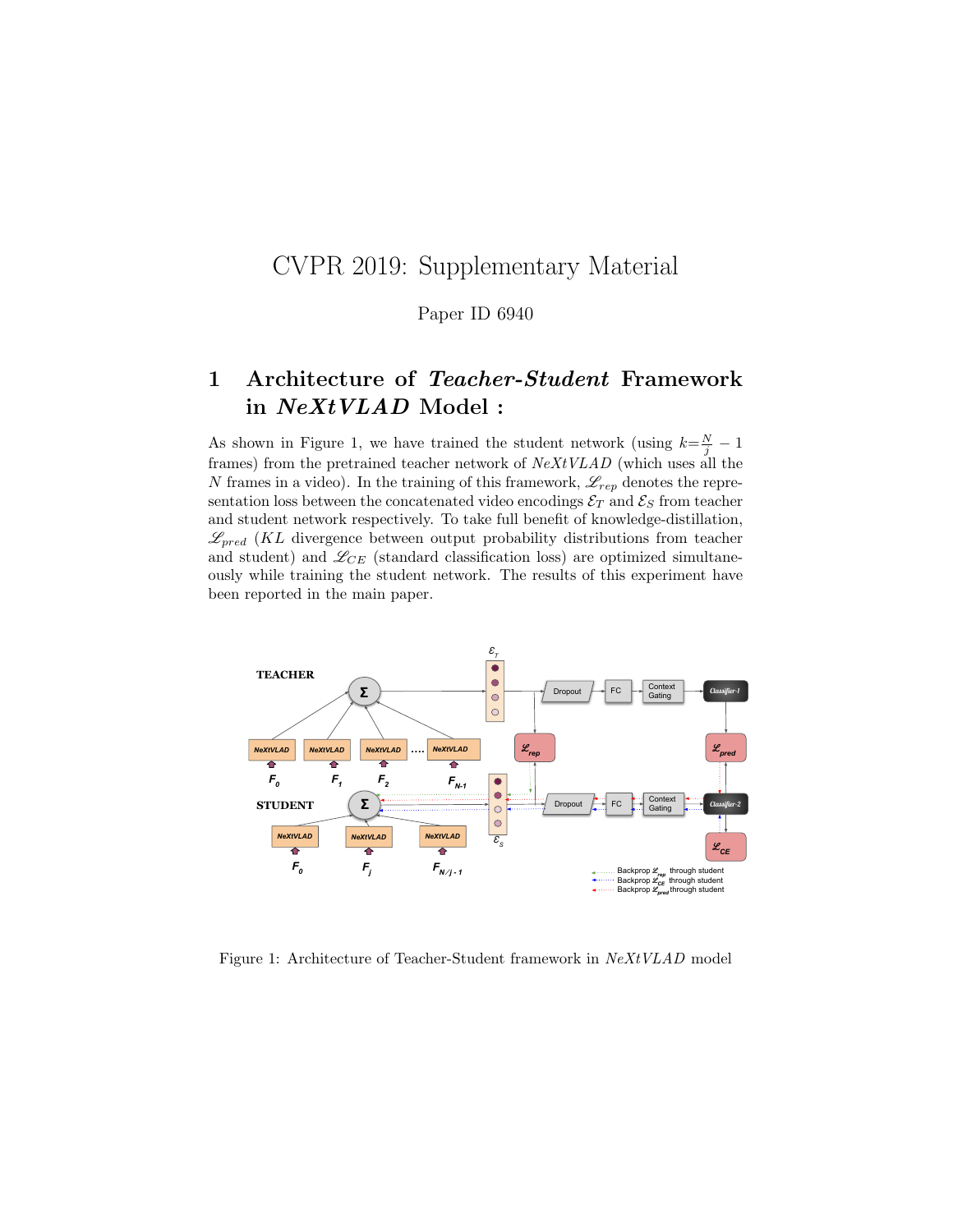## 2 Performance of Teacher-Student Framework on the Ensemble of Models:

As mentioned in NeXtVLAD paper, for an ensemble training of Teacher-Student architecture, we have used a batch size of 160 with an ensemble of 3 models. Rest of the hyperparameter setting is same as in a single model experimentation. We train the ensemble of student networks (3 networks) with distillation loss  $\mathscr{L}_{pred}$  from the weighted soft-targets from on-the-fly ensemble of three teachers. Alongwith the  $\mathscr{L}_{pred}$ , each of the student networks is trained with  $\mathscr{L}_{rep}$ (representation learning) loss in order to mimic the video representations from their corresponding teachers. As we can see in table 1, the use of distillation is beneficial even in the case of ensemble methods. We can still explore more hyperparameter settings for better performance of the Student.

| Model: NeXtVLAD   mAP GAP |                                               |                                                      | <b>Steps</b> |
|---------------------------|-----------------------------------------------|------------------------------------------------------|--------------|
| Ensemble-Teacher          | $\begin{array}{ l} 0.485 & 0.839 \end{array}$ |                                                      | 310k         |
| Ensemble-Uniform          | $\begin{array}{ c} 0.445 & 0.821 \end{array}$ |                                                      | 384k         |
| Ensemble-Student          |                                               | $\begin{array}{ l} 0.450 & 0.825 & 306k \end{array}$ |              |

Table 1: Training of ensemble models with  $k=30$  frames

## 3 Analysis of Teacher-Student Framework on Rare and Frequent Classes in the Dataset:

To do further analysis of Student with Uniform baseline, we examined the performance of these networks (RNN-based models) on bottom-r (rare) and top- $r$  (frequent) classes according to the available training data. As reported in table 2, the performance of model largely depends on the most frequent classes and there is an approximate gap of 0.5-1% between the Student and Uniform. On the other hand in case of rare (less-frequent) classes, the Student network clearly beats the baseline by a slightly bigger margin. This strengthens our intuition that even while working with fewer frames, the Student network manages to perform well on the rare classes in the dataset with the help of Knowledge Distillation.